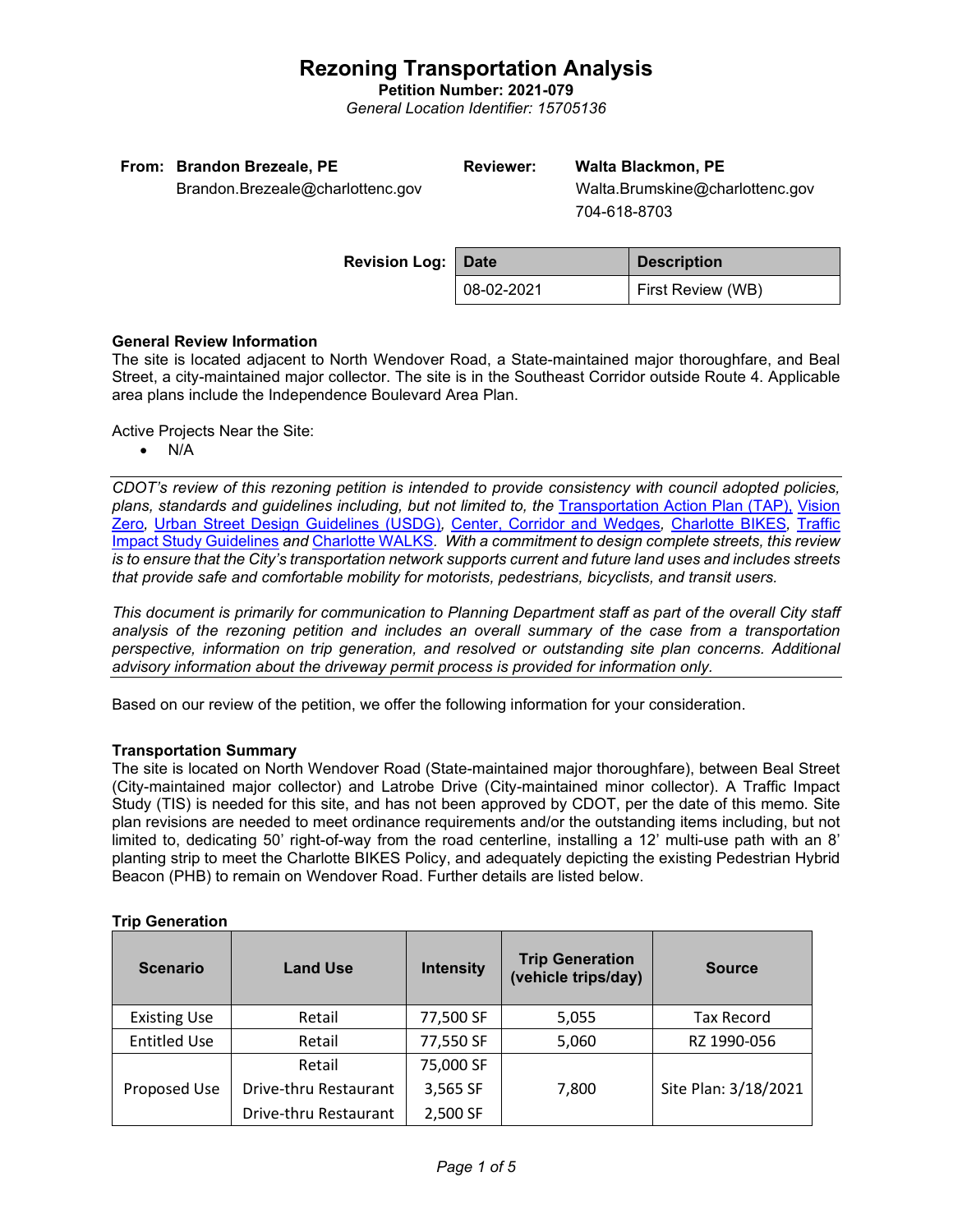## **Rezoning Transportation Analysis**

**Petition Number: 2021-079** *General Location Identifier: 15705136*

### **Provide comments to the specified comments below.**

### **Outstanding Issues Strikethrough = Resolved**

- 1. **Curbline:** The proposed zoning district has a setback measured from back of the existing or proposed future curbline.
	- a. **North Wendover Road:** The future location of curb and gutter is in its existing location.

Label and dimension the curb and gutter from the centerline for each road on the site plan.

### 2. **Traffic Study:**

A Traffic Impact Study is necessary for the complete review of this petition due to the site generating more than 2,500 daily trips.

Staff will receive the petition and begin review, but the public hearing will not be scheduled until the TIS is approved to allow for the minimum time necessary for CDOT to review the study and reach agreement with the petitioner on the required transportation commitments. *Any agreed upon commitments shall be included on the last site plan submitted no fewer than 4 weeks prior to the public hearing.* Therefore, additional traffic mitigation comments may be forthcoming once the TIS is approved by CDOT (and NCDOT).

3. Revise site plan and conditional note(s) to commit to dedicate 50' right-of-way from the road centerline. The site plan shall label and dimension the right-of-way from the road centerline.



- 4. Site plan and conditional note(s) revisions are needed to commit to installing a 12' multi-use path with an 8' planting strip to meet the Charlotte BIKES Policy.
- 5. Revise site plan to adequately depict the existing Pedestrian Hybrid Beacon (PHB) to remain on Wendover Road.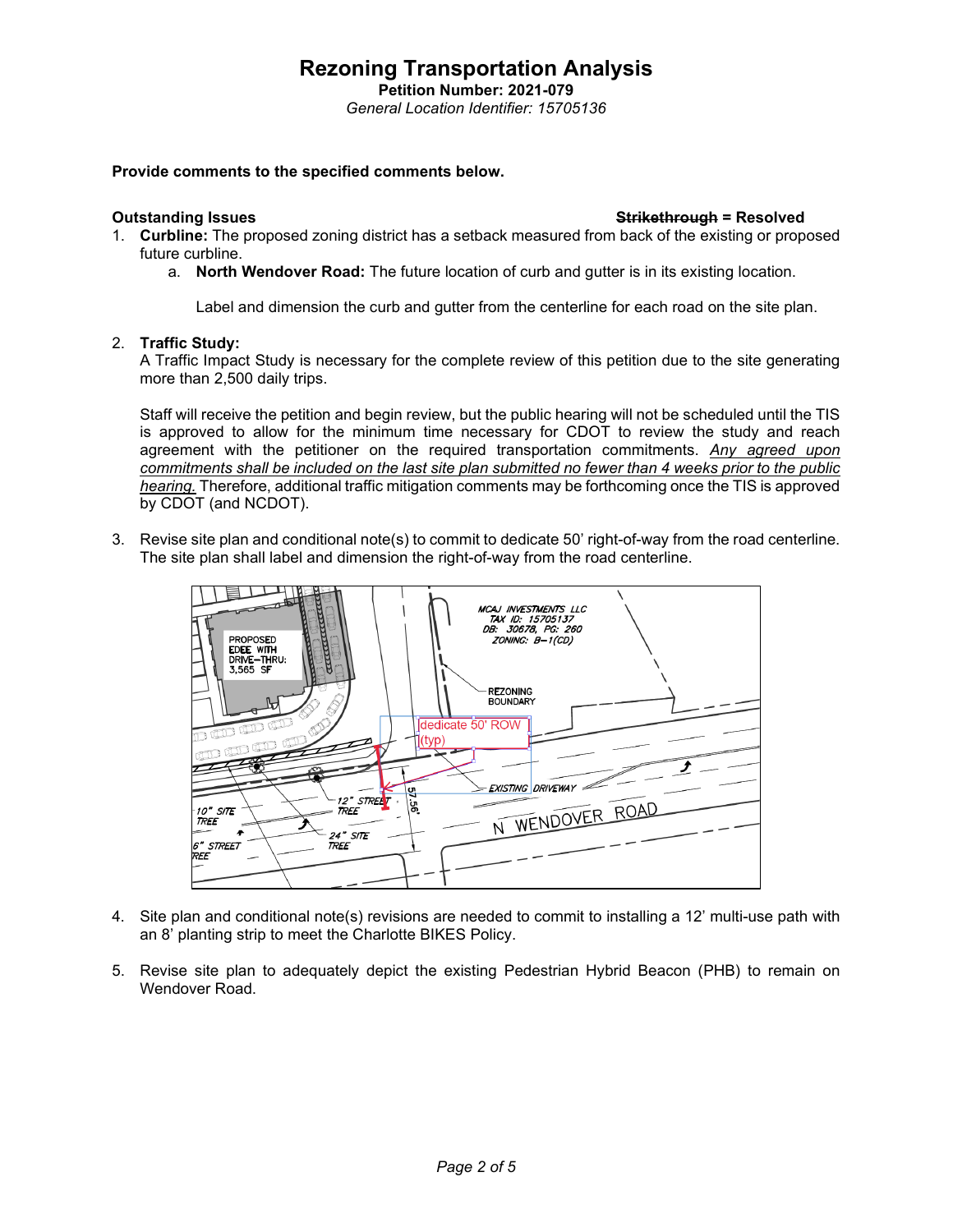



6. Revise site plan and conditional note(s) to commit to provide convenient pedestrian access from the PHB into the site without crossing the drive thru.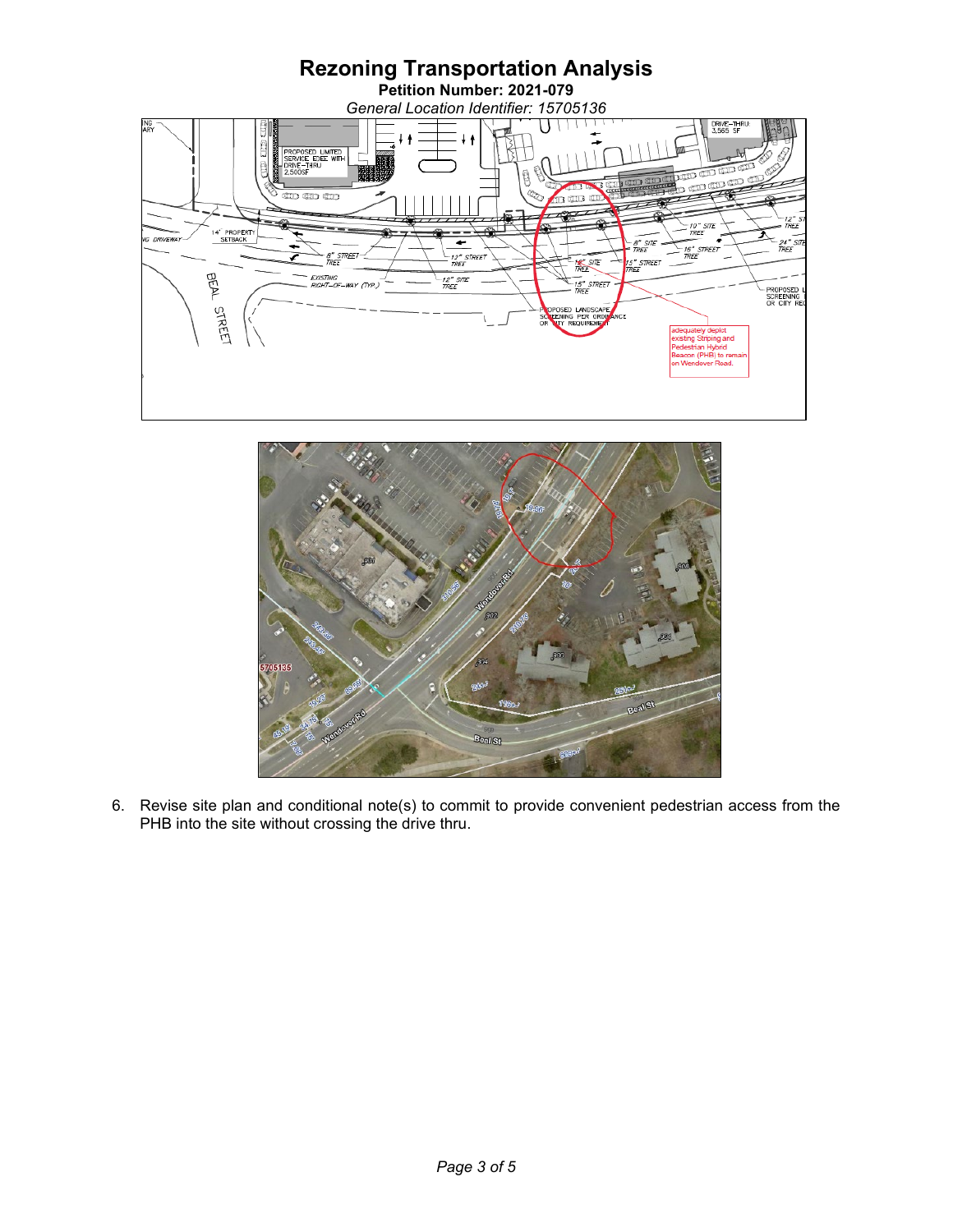

*Approximate location of Proposed Pedestrian Access*

- 7. Add a site plan note specifying dedication and fee simple conveyance of all rights-of-way to the City before the site's first building certificate of occupancy is issued is needed.
- 8. Add a site plan note specifying that all transportation improvements will be approved and constructed before the site's first building certificate of occupancy is issued. The petitioner may phase transportation improvements if said improvements and phasing are explicitly described in site plan notes.

### **Advisory Information**

The following are requirements of the developer that must be satisfied prior to driveway permit approval. These requirements shall be reflected on the rezoning plan, as appropriate.

- 1. The setback for this district is measured from the back of the existing or future curbline as determined by CDOT and Planning during the permitting process.
- 2. CDOT has the authority to regulate/approve all private street/driveway and public street connections to the right-of-way of a street under the regulatory jurisdiction of the City of Charlotte, per the City of Charlotte's Driveway Regulations.
- 3. Adequate sight triangles must be reserved at the existing/proposed street entrance(s). Two 35' x 35' sight triangles (and two 10' x 70' sight triangles on NCDOT-maintained streets) are required for the entrance(s) to meet requirements. All proposed trees, berms, walls, fences, and/or identification signs shall not interfere with sight distance at the entrance(s) and shall be identified on the site plan.
- 4. The proposed driveway connection(s) to public streets will require a driveway permit(s) to be submitted to CDOT (and NCDOT on NCDOT-maintained streets) for review and approval. The exact driveway location(s) and type/width of the driveway(s) will be determined by CDOT during the driveway permit process. The locations of the driveway(s) shown on the site plan are subject to change in order to align with driveway(s) on the opposite side of the street and comply with City Driveway Regulations and the City Tree Ordinance.
- 5. All proposed commercial driveway connections to a future public street will require a driveway permit submitted to CDOT for review and approval.